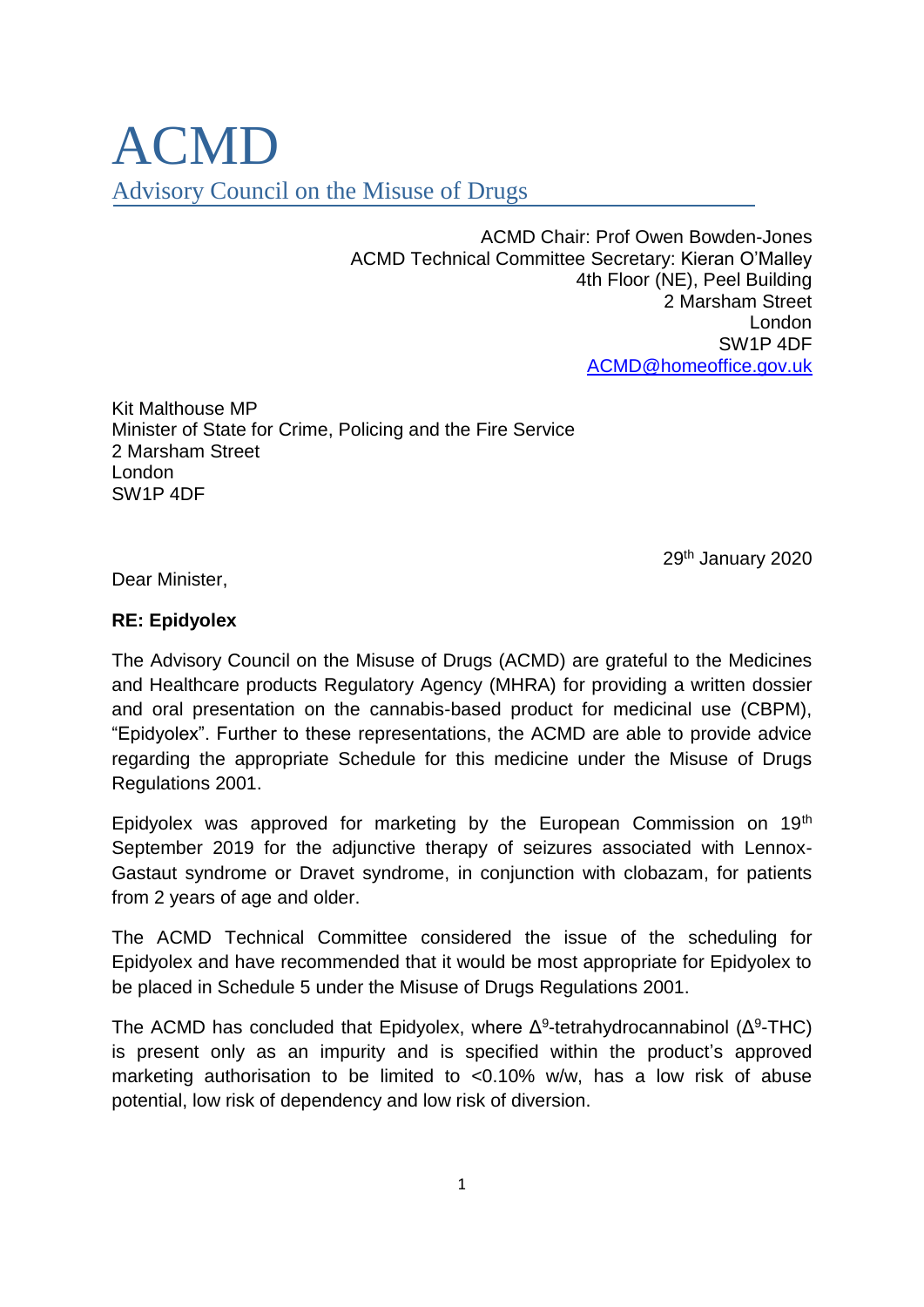The ACMD's advice has been based solely on the  $\Delta^9$ -THC content of Epidyolex, rather than its cannabidiol (CBD) content - given CBD is not a controlled drug. It is the limited quantity of  $\Delta^9$ -THC in Epidyolex which guided the ACMD scheduling recommendation.

The ACMD note that Epidyolex is distinct from other commercially available CBDcontaining supplements that have not sought marketing authorisation as a medicine.

Given the ongoing discussions at an international level following recommendations of the World Health Organisation's Expert Committee on Drug Dependence (ECDD) regarding the scheduling of CBD under the 1961 Convention on Narcotic Drugs (CND), the ACMD note that the scheduling of Epidyolex may need to be reviewed again in the future.

The ACMD is aware that it will not be appropriate to refer to "Epidyolex", which is a proprietary name, in any amendment to the Misuse of Drugs Regulations 2001 - and that a suitable description of the relevant component(s*)* of "Epidyolex" must instead be scheduled.

The Home Office have presented to the ACMD a proposed definition for Epidyolex for insertion into the Misuse of Drugs Regulations 2001. The ACMD gave detailed consideration to the options and has concluded that the most appropriate definition is:

## *"A liquid formulation —*

*(a) containing cannabidiol obtained by extraction and purification from Cannabis;* 

*(b) Where the concentration of—*

*(i) delta-9-tetrahydrocannabinol is not more than 0.1 milligram per millilitre; and*

*(ii) cannabidiol is 95 - 105 milligrams per millilitre; and*

*(c) which is presented in a bottle, as an oral solution for oral administration; and* 

*(d) which was approved for marketing by the European Commission on 19th September 2019."*

It is important to make clear that the ACMD continues to consider that Epidyolex and other CBPMs are distinct from herbal cannabis which remains a Schedule 1 drug.

Yours sincerely,